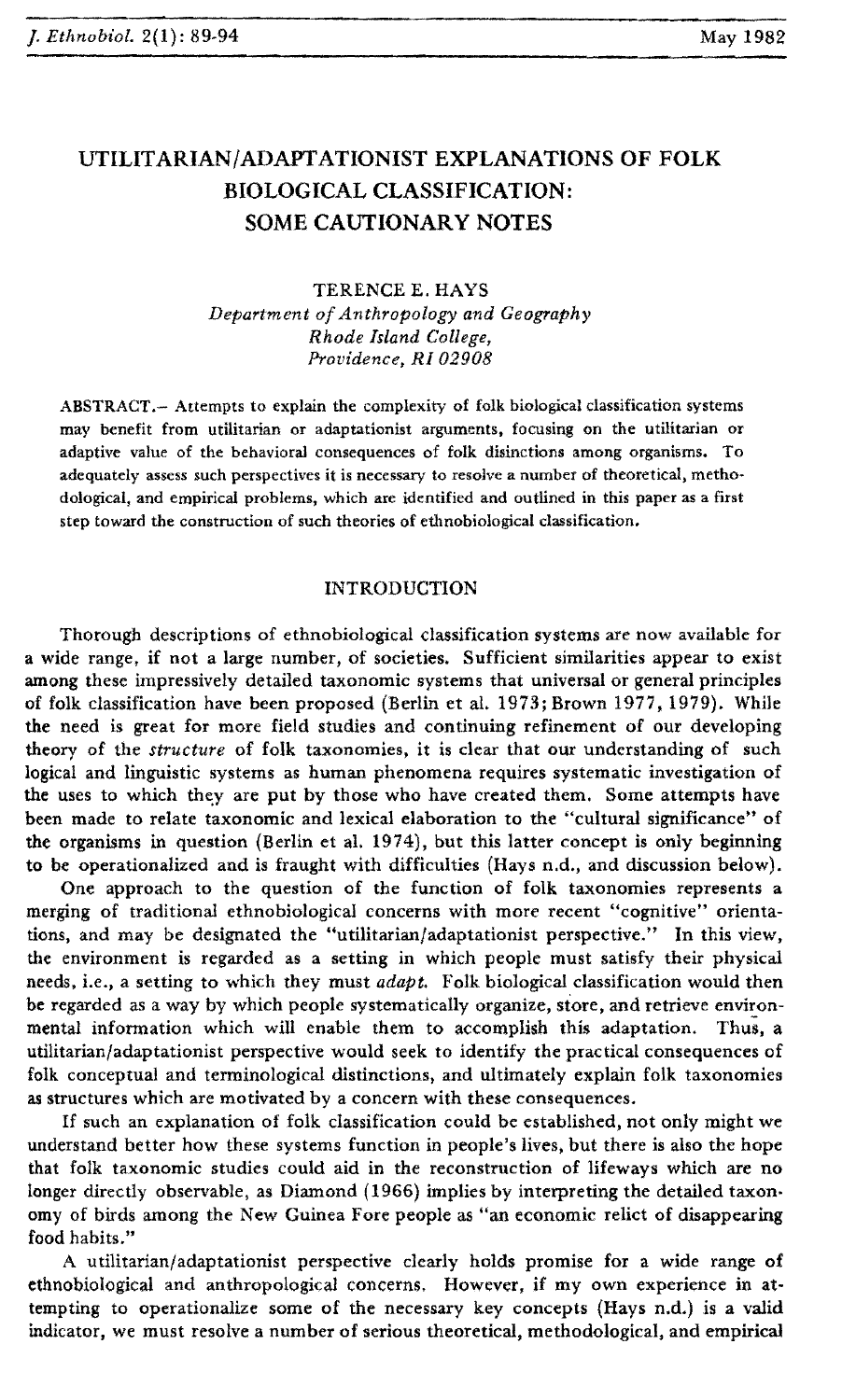problems before we can determine how much of a role pragmatic considerations play in the structuring of folk models of the biological world. In this paper I identify some of these problems in the hope of advancing their discussion and solution.

#### DISCUSSION

First, it is important to be clear about just what is at issue. Anyone who has lived in a small-scale society with a subsistence-based economy, as I did in Ndumba in the Papua New Guinea highlands, is aware of the intimate knowledge of biology and ecology (as well as geology, pedology, and meteorology) which people employ as they extract their livelihood from local resources. What is *not* at issue in the present discussion is whether "knowledge" can and does have practical consequences for people. Rather, the question at hand is whether *folk classification systems-viewed* as particular kinds of organization of knowledge-playa part in "adaptation," and the degree to which we can explain their structure and contents in such terms.

To restate what I would propose as a central thesis of a utilitarian/adaptationist perspective: (a) People draw conceptual contrasts among classes of biological organisms, and (b) usually label these concepts with standardized linguistic expressions, in order to (c) facilitate the organization, storage, retrieval, communication, and deployment of knowledge or information about the natural world, which (d) results in differential behavioral or attitudinal responses to these organisms, with (e) consequences that are, in some specifiable sense, useful, beneficial, or "adaptive." While this statement may not fully represent the views of those who are beginning to articulate formal "adaptationist" proposals (Hunn 1980), it has the advantage of explicitly pointing out some possible directions for such inquiries and, at the same time, making it easier to identify likely sources of problems.

A second point of needed clarity pertains to the *kind of* folk taxonomy we are trying to explain. An important contrast must be drawn between "general purpose" and "special purpose" classifications (Berlin et al. 1966; Hunn 1977). The latter are employed by people in restricted domains of activity or interest, as in classifications of organisms as "edible" or "inedible"; "flowers" or "weeds"; "wild animals," "zoo animals," or "pets," and so on. Special purpose folk taxonomies are unquestionably motivated by functional or "practical" concerns. The productive question is whether general purpose taxonomies (which, in all known societies, are based primarily on morphological attributes of organisms), are *also* informed by utilitarian considerations.

We must also ask *whose* classification system we are trying to explain. If we mean to focus on conceptual and terminological systems that are "cultural" in the sense that they are widely-shared within a particular population, then we must attend to the facts of individual variation in biological knowledge, and determine just which concepts, contrasts, and names really are shared (Hays 1974, 1976). When, for example, Reichel-Dolmatoff (1976) claims that a Tukano shaman in the Amazon "has to know, name and categorise" all of the contents of his local ecosystem in order to serve as an "ecological broker," we have not necessarily learned anything about either the extent or significance of an *average* Tukano's knowledge of this same environment. Similarly, an argument that a particular contrast between two plants, say, is important to a folk medical practitioner in choosing therapeutic medicines, by itself says nothing about why that same contrast might be drawn, if it is, by a "typical" person who has no such specialized needs. To explain why particular contrasts exist within the putatively-shared folk classification system, we must determine whether there are underlying utilitarian concerns which are also shared. On the other hand, we may wish to include specialized knowledge which is irregularly distributed within a population if by "culture" we mean a composite "pool" of knowledge in a community. In either event, we must be explicit about the concept of culture we are going to use before we can identify properly the variables we are seeking to examine.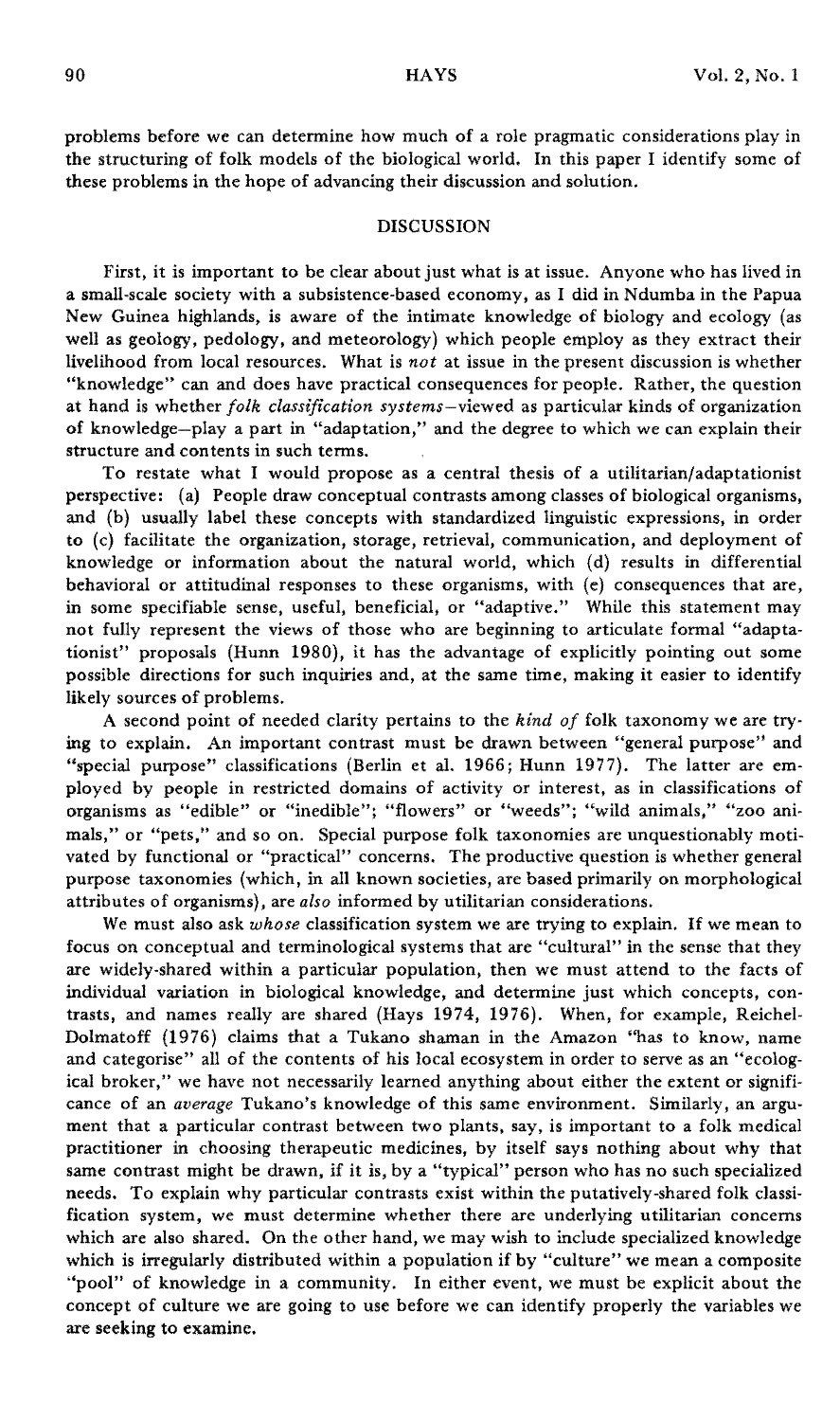If a utilitarian/adaptationist (or any other) explanation of folk classification is to be adequate, it must account for the system as a whole, or at least for a significant proportion of it, rather than for selected segments. I could report, for example, that Ndumba distinguish between two kinds of *'una,* within a larger category *hohondi,* which includes various beans. One kind, "genuine" *'una (Lablab purpureus* (L.) Sweet) is eaten, while the other, *nerira* (a wild form of *Phaseolus lunatus* L.), is shunned since to eat it is said to cause vomiting. Here we surely have a case in which knowledge of the distinction between these two plant classes could be seen to have practical consequences. However, this is a carefully selected example from Ndumba plant classification, and it is *not* generally true of the polytypic folk plant taxa that their members contrast so neatly in terms of their uses. Rather than casual illustrations of useful, or even "adaptive," contrasts, we must ask for generality from proposed explanations of folk classification.

Those of us who seek to find "adaptive" value in any instance or system of knowledge or behavior must join the ranks of biologists and others for whom the definition of "adaptation" has become a complex and often confusing issue (Alland 1975). A utilitarian/adaptationist perspective would, it seems, contend that cultural knowledge enables people to meet their needs-whether these be thought of in terms of sheer survival, reproductive success, "adjustment" to environmental perturbations, or some other end-better than they could if they did not have this knowledge. With respect to folk classification systems, this would mean that conceptual contrasts among classes of plants and animals result in behavior which is more "adaptive" than if such distinctions were not made. It will be the responsibility of those of us who speak of adaptive outcomes to state explicitly and clearly just how these are to be judged.

A related question is whether, when we are seeking the practical consequences of folk distinctions among organisms, we are concerned only with *real* consequences or also with those which are only imagined to exist? For example, in Ndumba morphological features are used to subdivide yams *(Dioscorea* spp.) into 19 named types in the shared folk taxonomy; one of the traits so employed is the overall shape of the tuber. One kind of yam is forbidden to males during a certain stage of their youth on the grounds that to eat it would cause them to grow "crookedly," just as the tuber itself is "crooked." One might say that this is a taxonomic contrast which reflects "utilitarian" *Ndumba concerns,* but it is highly questionable whether a boy's physical growth pattern really would be affected if he confused the forbidden yam with another. Those who would argue for the adaptive or utilitarian value of folk distinctions must deal with this issue, not only with regard to food sources and related prohibitions, but also with respect to such areas of ethnobotany as ethnomedicine, where we find many careful distinctions drawn among plants on the basis of reputed phytochemical properties for which there is either no, or negative, scientific evidence.

If the issues raised so far in this discussion can be resolved satisfactorily, we must next ask how we would generate hypotheses and systematically test them; i.e., what would we count as evidence relevant to a utilitarian/adaptationist argument, and how would we go about obtaining and evaluating it?

Viewing folk taxonomies as systematic organizations of concepts which function in directing bahavior with regard to the conceptualized environment, reasonable hypotheses might take a form such as: "Folk taxonomic contrasts correspond to contrasts in behavioral responses to the respective organism classes." (An apparently positive case would be the already-cited contrast in Ndumba between "genuine" *'una* and *nerira,* which corresponds to eating the former and avoiding the latter.) In slightly less cumbersome language, we might hypothesize: "Folk taxonomic contrasts correspond to contrasts in *uses* of the respective organism classes." Indeed, the "economic" orientation of most representations of utilitarian/adaptationist perspectives would suggest the replacement of "behavioral response" with "use." However, operationalizing the notion of "use" entails serious difficulties (Hays 1974, 1980, n.d.). There are at least two methodological issues contained in the apparently straightforward matter of identifying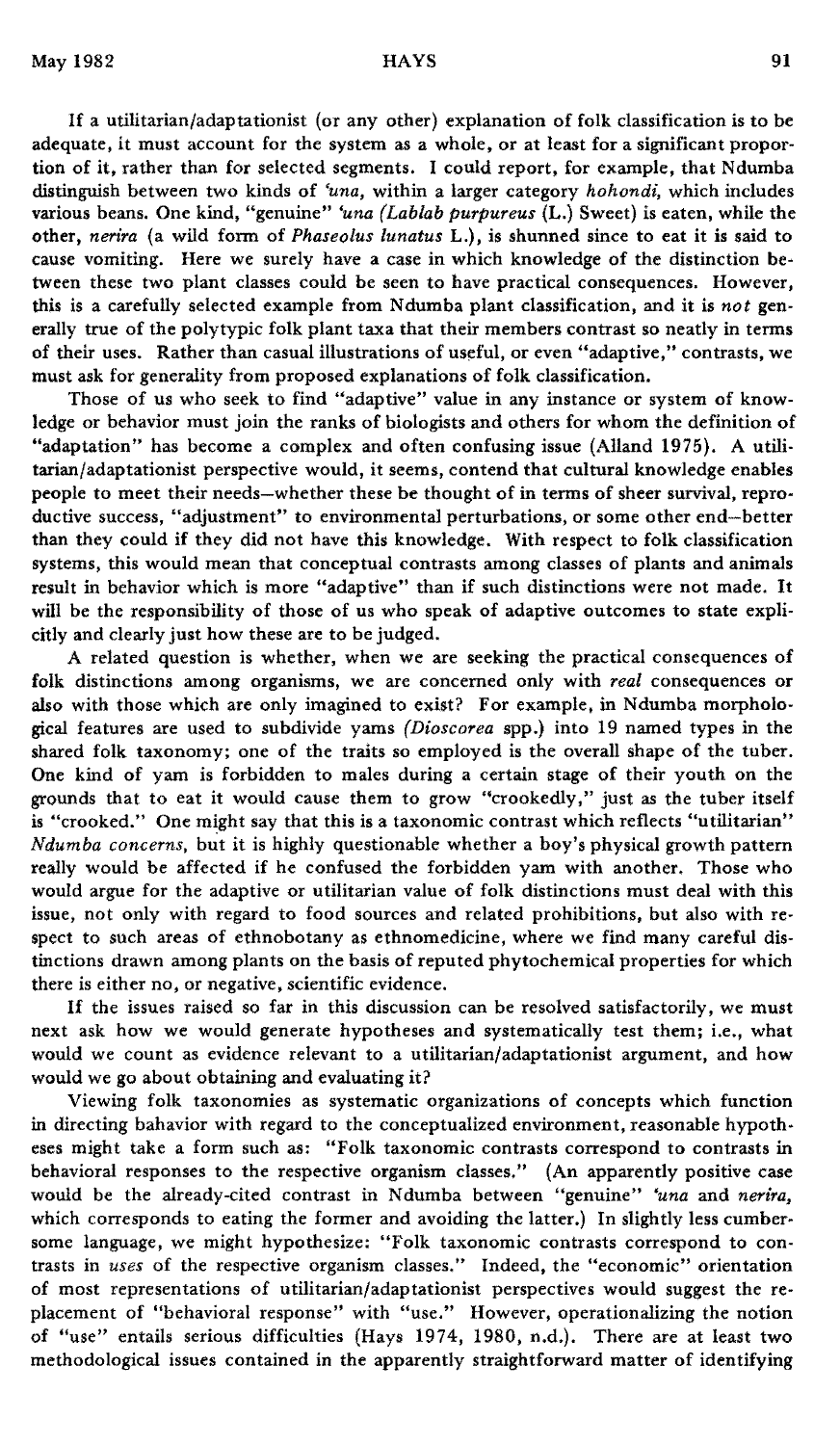contrasts in "uses" of particular plants or animals. The first concerns just *what* will be counted as a "use," and the second involves the degree of specificity required in classifying two or more "uses" as *contrasting.*

In identifying "uses" of resources, one encounters examples such as the previouslycited *nerira* in Ndumba, which is not "used" in any ordinary sense of the word; rather, it is *avoided.* Similarly, the felling of a particular tree called *nraamma' saasira* is avoided because it is believed that such an act would cause the woodsman's wife's or mother's breasts to "dry up and die." There are also examples of organisms which are "used" only indirectly, as when a hunter seeks out a particular kind of tree because a preferred type of game animal is believed to favor its fruit, or build a nest in its branches. Many other examples could be adduced of plants and animals which have these kinds of significance or *salience* for people even though they may not be "used" in the sense that one "uses" resources for food, medicine, implements, and the like.

If we are concerned with identifying and assessing the behavioral consequences of distinctions among plants or animals, i.e., the "usefulness" of knowledge, we need to employ a notion of utility which incorporates organisms' variable salience~thus my preference for phrasing hypotheses in terms of "contrasts in behavioral responses." With such an approach, we can then talk reasonably about contrasts among given plant or animal classes in terms of their contrasting salience.

A key question remains: Do plant or animal classes in particular contrast sets correspondingly contrast in terms of salience (i.e., differential behavioral responses)? That is, do we find that the various kinds of sweet potatoes, beans, snakes, or grasshoppers are differentially responded to in the real world in other than classificatory and nomenclatural ways? This appears to be the main hypothesis that utilitarian/adaptationist approaches must test.

On the surface it is certainly the case that some classes of organisms appear to be functionally equivalent, i.e., there are no contrasting behavioral responses readily discoverable. In Ndumba, for example, *all* snakes are responded to in the same ways: all are killed on sight, none is eaten, and none is "used" in any way that I was able to discover in 16 months of residence there. Other contrast sets could be identified where the same appears to be the case, as in sets of food plants, all of which are cooked and eaten in the same manner.

If, in fact, there are folk contrast sets the members of which are truly functionally equivalent, this would constitute a challenge to the notion that conceptual distinctions correspond to, and thus reflect, differential utility or salience. Before this can be determined, the second methodological issue referred to earlier must be addressed-how finely might we need to distinguish "uses" or differential responses for ethnographic adequacy? For example, if two different flowers are said to be equally suitable for use in personal decoration, are they equivalent, or might there not be subtle contrasts which are manifested only when the would-be wearer chooses, say, on the basis of mood? If the latter is true, is this the kind of difference which we will want to consider *enough* of <sup>a</sup> difference to say that the flowers have contrasting uses? If so, then it is unlikely that any two classes would be considered truly equivalent, but we are risking here the possibility of reducing our analysis to an identification of trivial distinctions which are not obviously the kinds of contrasts utilitarian/adaptationists usually have in mind when they speak of the "adaptive" value of folk contrasts. Moreover, as we pursue contrasts in behavioral responses we must be wary of the danger of indefinite "splitting" or "lumping" of resource "uses" which not only renders it unlikely that a satisfactory description of a particular folk system will emerge, but also that comparative studies will be all the more difficult.

This last point raises the final methodological issue I will consider here: Is it possible to obtain closure in utilitarian/adaptationist investigations? In the immediate context of this discussion, is it possible to determine when one has an adequately thorough knowledge of local plant or animal "uses" (induding subtle contextual factors) to employ a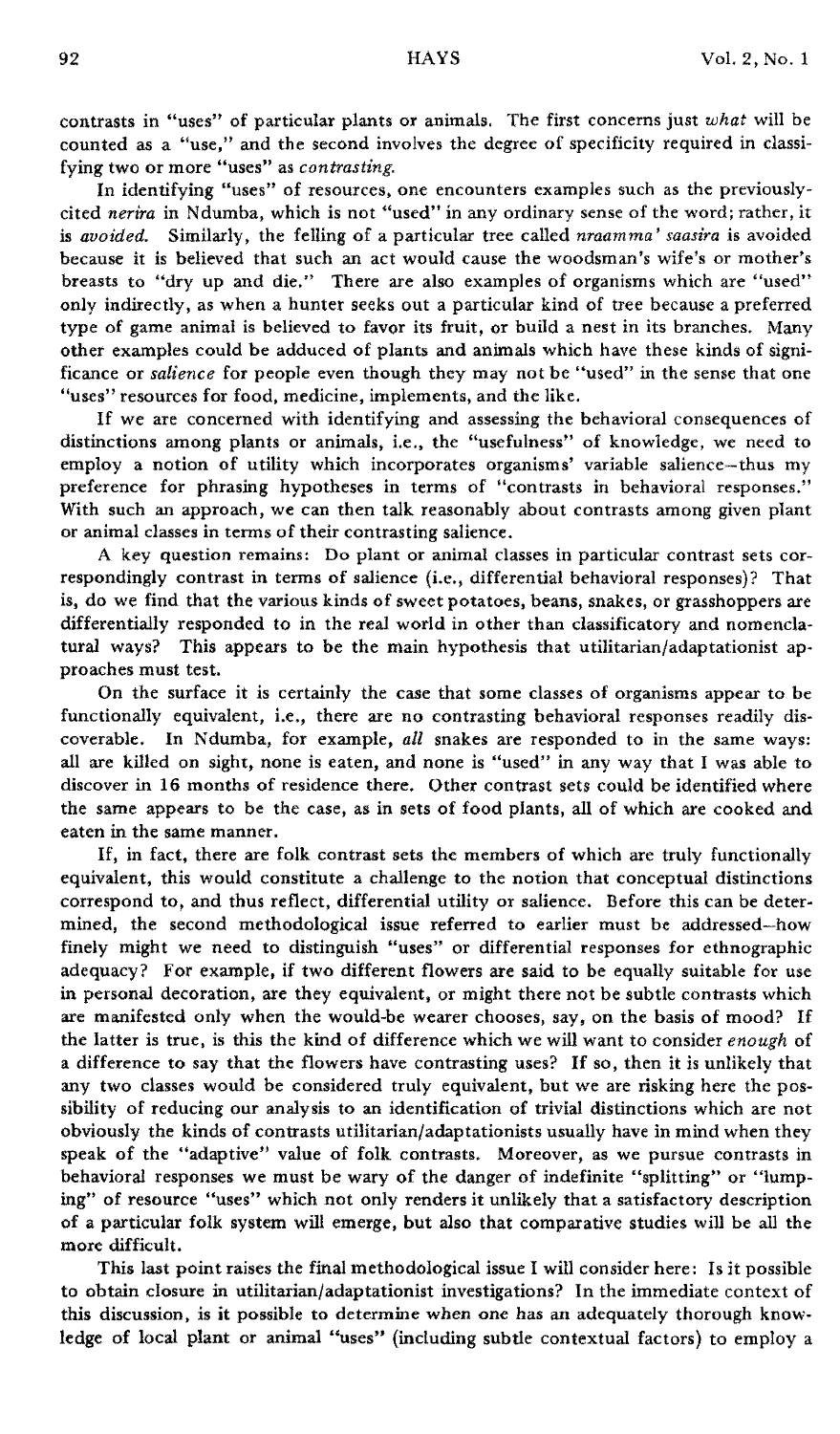final list of "uses" so that classes of organisms can be compared in these terms? I would say that some classes of plants and animals in Ndumba have *no* "uses" (and no salience, either, so far as I can discover, as in the various types of butterflies which "just are" so far as Ndumba are concerned). Yet, it might be said that there *are,* in fact, "uses" which I would observe or otherwise discover with further fieldwork. Obviously that is a possibility but just as obviously this is an argument that is capable of infinite extension and one which is likely to render our hypotheses *unfalsifiable,* and thereby useless. Certainly one could never prove a negative, such as "there is no conceivable context in which plant or animal  $x$  is used (or used slightly differently)."

As we attempt to develop and test utilitarian/adaptationist hypotheses after careful consideration of the points I have raised in this paper, we must beware of dooming our efforts to inconsequentiality by resorting to such "escape clauses" as contending that the hypotheses will, in fact, be confirmed once we have more data. This is one of several alltoo-common counterproductive escape clauses resorted to by proponents of what Gould and Lewontin (1979) have called the "adaptationist programme." They assail biologists who try to save particular approaches by following certain styles of argument, for example, "If one adaptive argument fails, try another"; "If one adaptive argument fails, assume that another must exist; a weaker version of the first argument"; or, "In the absence of a good adaptive argument in the first place, attribute failure to imperfect understanding of where an organism lives and what it does" (Gould and Lewontin 1979:586-587).

### **CONCLUSION**

My objective in this paper has been to point out some of the problems and traps which need to be resolved and avoided in order for a utilitarian/adaptationist approach to be tested adequately in ethnobiology. My own belief is that we will ultimately understand folk classification systems as products of a number of complex, interacting factors: biological discontinuities in nature, chance historical events, "utilitarian" human concerns, human cultural concerns in a broader sense, intellectual curiosity, and constraints deriving from the nature of human perception and cognition.

Such a belief can itself be a trap, of course, when "a number of complex, interacting factors" becomes a shibboleth which excuses failure to pursue any particular factor as far as it will lead. I would hope that the suggestions in this paper will encourage, rather than discourage, the careful pursuit of a utilitarian/adaptationist perspective so long as it will be possible to also determine just how far it will *not* take us, and how much we will have to consider these other factors.

#### ACKNOWLEDGEMENTS

I am deeply indebted to the National Institutes of Health, the National Endowment for the Humanities, and Rhode Island College for financial support of the research upon which this paper is based. For their comments on an earlier version of this paper, which was delivered at the Fourth Ethnobiology Conference in Columbia, Missouri, and for their long-term intellectual stimulation and friendship, despite many disagreements, I must express my gratitude to Brent Berlin, Cecil Brown, Ralph Bulmer, Harold Conklin, Robert Freedman, Eugene Hunn, and especially, Patricia Hurley Hays. Thanks also go to the two anonymous reviewers who made many useful suggestions for altering an earlier draft.

#### LITERATURE CITED

- ALLAND, A. 1975. Adaptation. Annu. Rev. Anthrop.4:59-73.
- BERLIN, B., D.E. BREEDLOVE, AND P.H. RAVEN. 1966. Folk taxonomies and biological classification. Science 154:273-275.
- 1973. General principles of classification and nomenclature in folk biology. Amer. Anthropol. 75:214-242.
- \_\_\_, 1974. Principles of Tze1tal plant classification. Academic Press, New York.